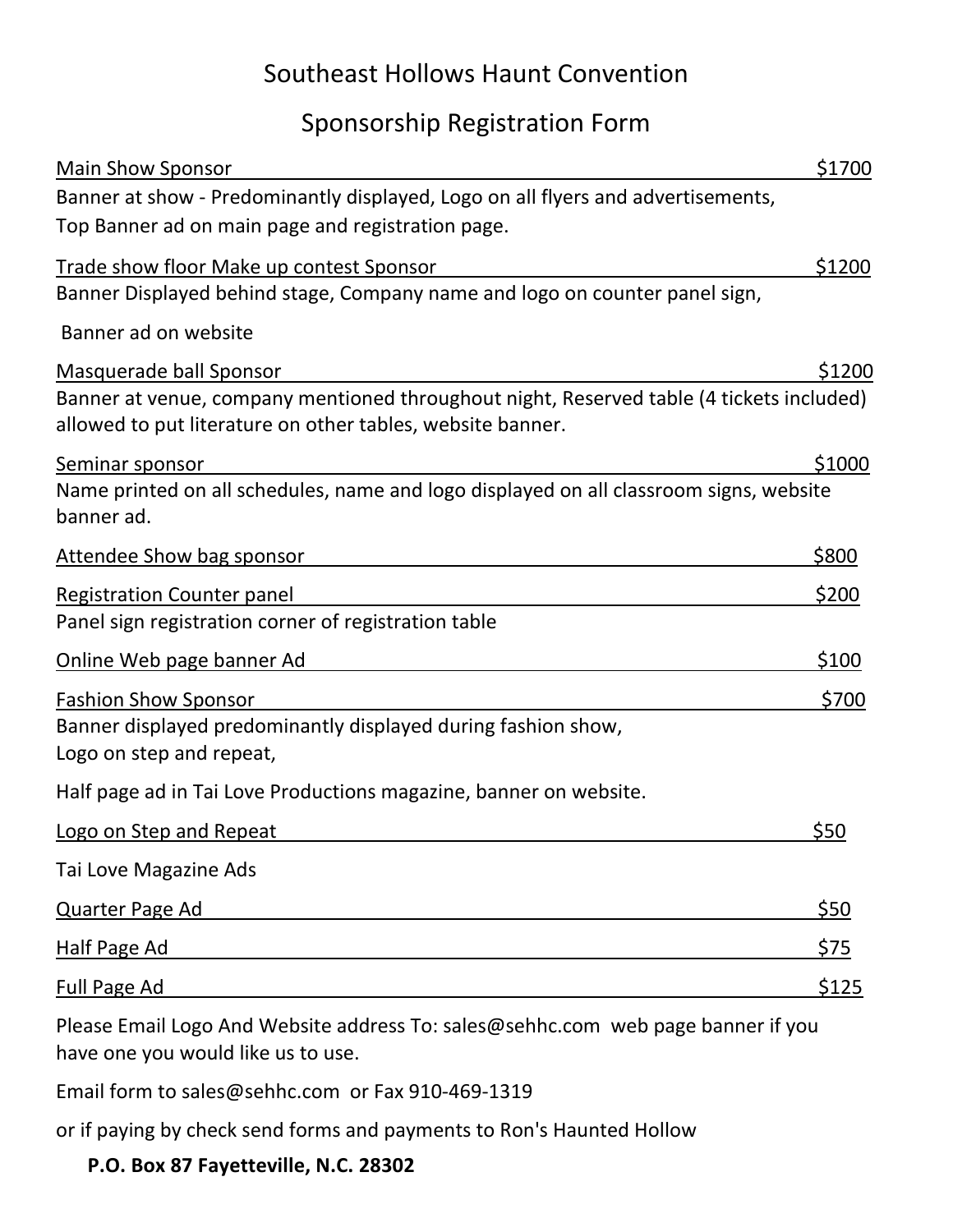| <b>Main Show Sponsor</b>           | \$1700 |
|------------------------------------|--------|
| Trade Show Make up Contest Sponsor | \$1200 |
| Masquerade Ball Sponsor            | \$1200 |
| Seminar Sponsor                    | \$1000 |
| <b>Attendee Show Bag Sponsor</b>   | \$800  |
| <b>Registration Counter panel</b>  | \$200  |
| Online Webpage banner ad           | \$100  |
| <b>Fashion Show Sponsor</b>        | \$700  |
| Logo on Step and Repeat            | \$50   |
| Full Page Ad                       | \$125  |
| Half Page Ad                       | \$75   |
| Quarter Page Ad                    | \$50   |

Total \_\_\_\_\_\_\_\_\_\_

Signature \_\_\_\_\_\_\_\_\_\_\_\_\_\_\_\_\_\_\_\_\_\_\_\_\_\_\_\_\_

Date \_\_\_\_\_\_\_\_\_\_\_\_\_\_\_\_\_\_\_\_\_\_\_